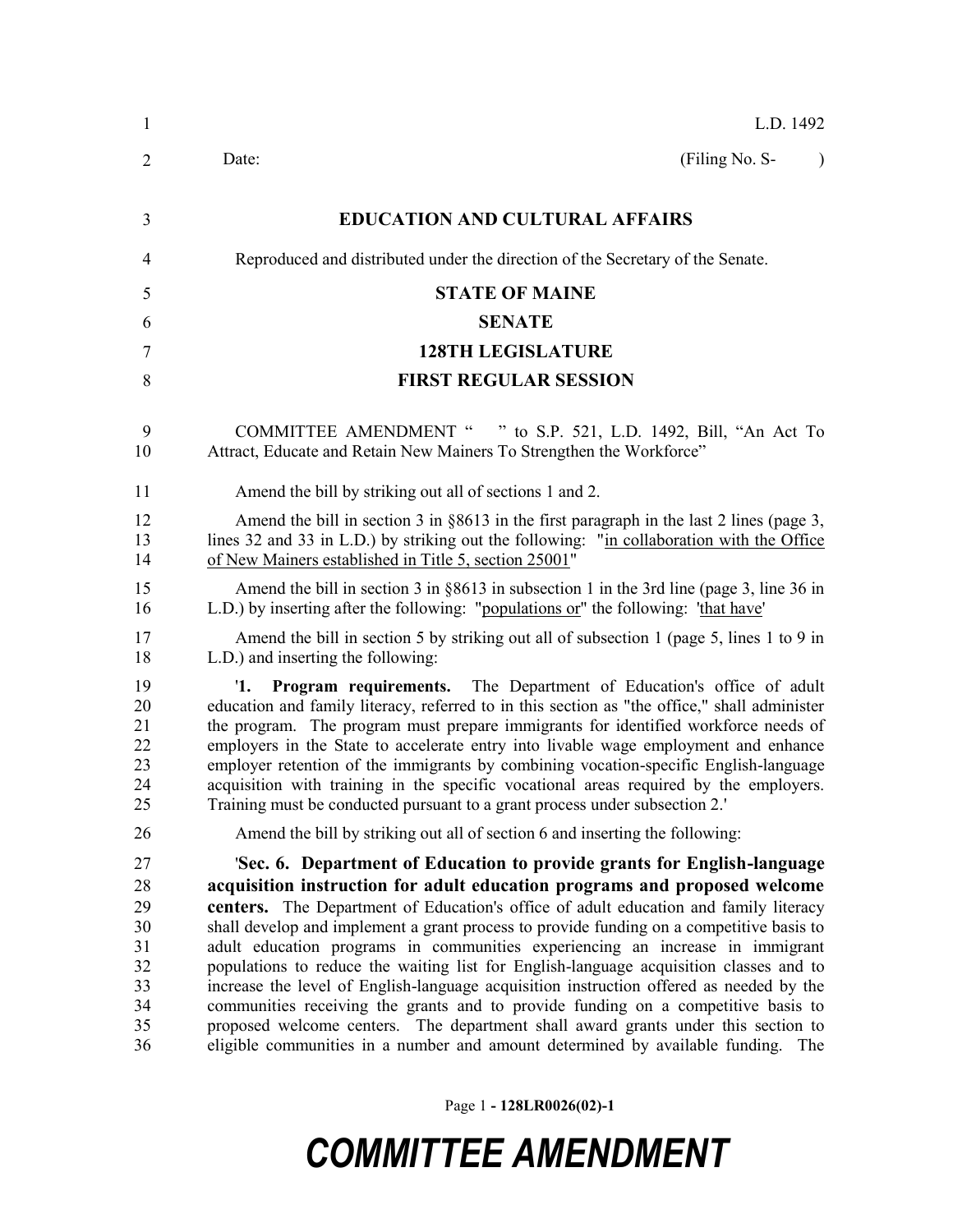department shall adopt routine technical rules as defined by the Maine Revised Statutes, Title 5, chapter 375, subchapter 2-A to carry out the purposes of this section.'

 Amend the bill in section 7 in subsection 1 in the first 3 lines (page 6, lines 37 to 39 in L.D.) by striking out the following: "in collaboration with the Office of New Mainers established in the Maine Revised Statutes, Title 5, section 25001"

Amend the bill by striking out all of section 8 and inserting the following:

 '**Sec. 8. Appropriations and allocations.** The following appropriations and allocations are made.

### **EDUCATION, DEPARTMENT OF**

#### **Adult Education 0364**

 Initiative: Provides funds for expansion of the Welcome Center Initiative within the City of Lewiston's adult education program to attract, educate and retain foreign-trained workers residing in Androscoggin County.

| <b>GENERAL FUND</b> | 2017-18                   | 2018-19  |
|---------------------|---------------------------|----------|
| All Other           | \$75,000                  | \$75,000 |
|                     |                           | \$75,000 |
|                     | <b>GENERAL FUND TOTAL</b> | \$75,000 |

#### **Adult Education 0364**

 Initiative: Provides funds for grants to adult education programs to increase English- language acquisition instruction in communities experiencing an increase in immigrant populations, which will serve 400 participants in both fiscal years of the biennium, and for grants for proposed Welcome Centers.

| 23       | <b>GENERAL FUND</b>       | 2017-18   | 2018-19   |
|----------|---------------------------|-----------|-----------|
| 24       | All Other                 | \$200,000 | \$200,000 |
| 25<br>26 | <b>GENERAL FUND TOTAL</b> | \$200,000 | \$200,000 |

#### **Local Community Planning Support Program N256**

 Initiative: Provides funds for counties, municipalities and school administrative units to manage new immigrant populations who have settled within the counties, municipalities and school administrative units or to attract immigrant populations to address depopulation or workforce shortages within the counties, municipalities and school administrative units.

| 33 | <b>GENERAL FUND</b> | 2017-18   | 2018-19   |
|----|---------------------|-----------|-----------|
| 34 | All Other           | \$150,000 | \$150,000 |
| 35 |                     |           |           |

Page 2 **- 128LR0026(02)-1**

# *COMMITTEE AMENDMENT*